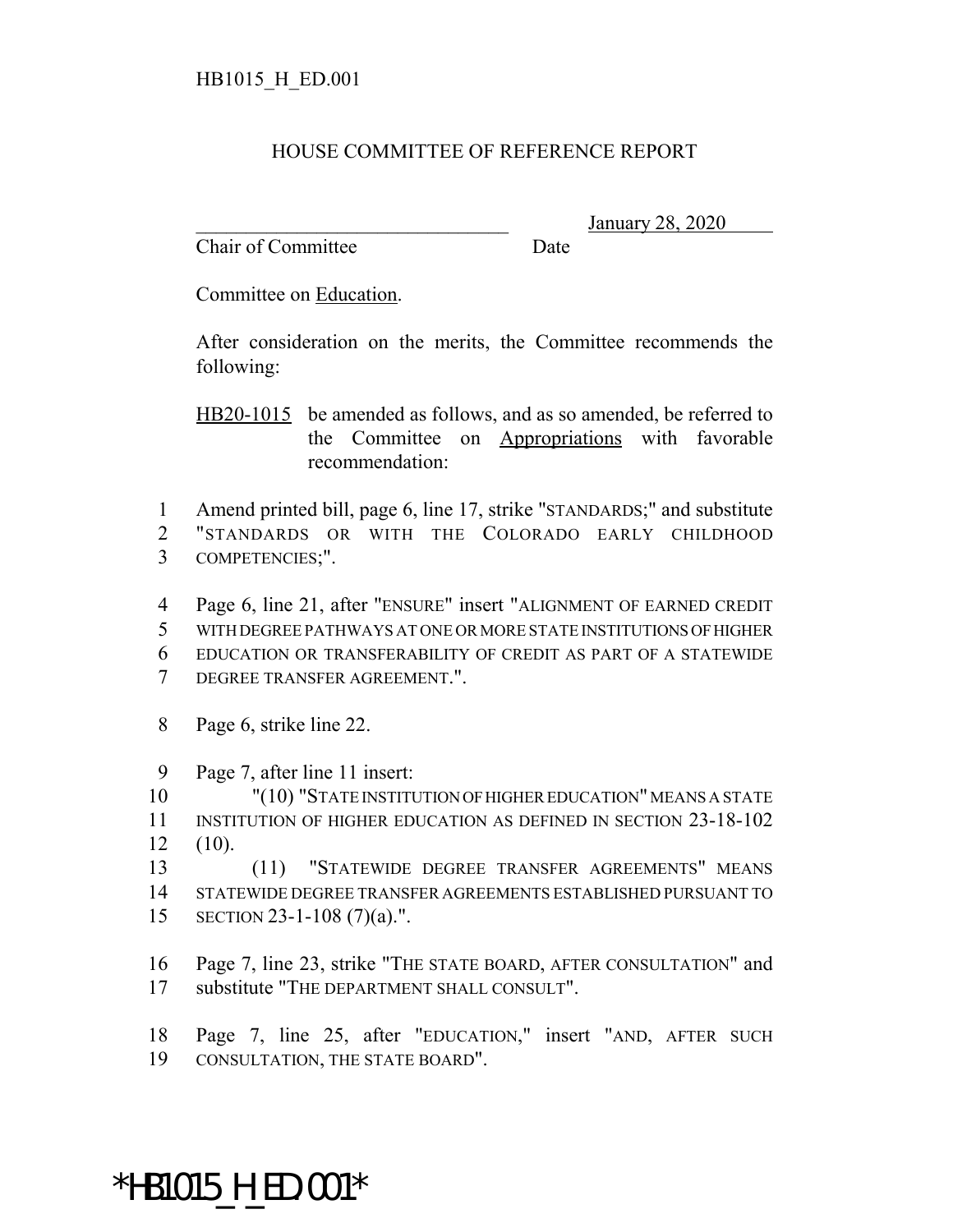- Page 8, line 6, strike "ROLES." and substitute "ROLES WITH THE COLORADO
- EARLY CHILDHOOD COMPETENCIES.".
- Page 8, lines 7 and 8, strike "TRANSFERABLE HIGHER EDUCATION CREDITS
- FOR COURSES AND" and substitute "CREDIT THAT IS ALIGNED WITH DEGREE
- PATHWAYS AT ONE OR MORE STATE INSTITUTIONS OF HIGHER EDUCATION
- OR THAT IS PART OF A STATEWIDE DEGREE TRANSFER AGREEMENT,".
- Page 8, line 9, strike "LEARNING" and substitute "LEARNING,".
- 8 Page 8, line 14, after "AND" insert "MAY INCLUDE".
- Page 9, line 3, strike "GUARANTEED-TRANSFER."
- Page 9, strike lines 4 through 6 and substitute "DEGREE PATHWAYS AND THAT IS ELIGIBLE FOR".
- Page 9, after line 17 insert:

13 "(d) A LIST OF CONCURRENT ENROLLMENT COURSES THAT STUDENTS MAY TAKE DURING THE PROGRAM AND WHICH STATE INSTITUTIONS OF HIGHER EDUCATION WILL ACCEPT CREDIT FOR THOSE COURSES;".

- Reletter succeeding paragraphs accordingly.
- Page 9, line 18, after "TRAINING" insert "ALIGNED TO EDUCATOR PREPARATION STANDARDS".
- Page 9, after line 19 insert:

 "(f) A DESCRIPTION OF HOW THE LOCAL EDUCATION PROVIDER WILL WORK TO ENSURE THAT PARTICIPANTS IN FUTURE EDUCATOR PATHWAYS PROGRAMS REFLECT THE SOCIOECONOMIC, RACIAL, AND ETHNIC DIVERSITY OF THE LOCAL COMMUNITY;".

- Reletter succeeding paragraphs accordingly.
- Page 10, strike lines 3 and 4 and substitute "PROGRAM MONEY WILL LEAD
- TO CREDIT THAT IS ALIGNED WITH DEGREE PATHWAYS AT ONE OR MORE
- 28 STATE INSTITUTIONS OF HIGHER EDUCATION; AND".
- Page 10, line 8, strike "FEBRUARY 1," and substitute "FEBRUARY 28,".

\*HB1015 H ED.001\*  $-2$ -